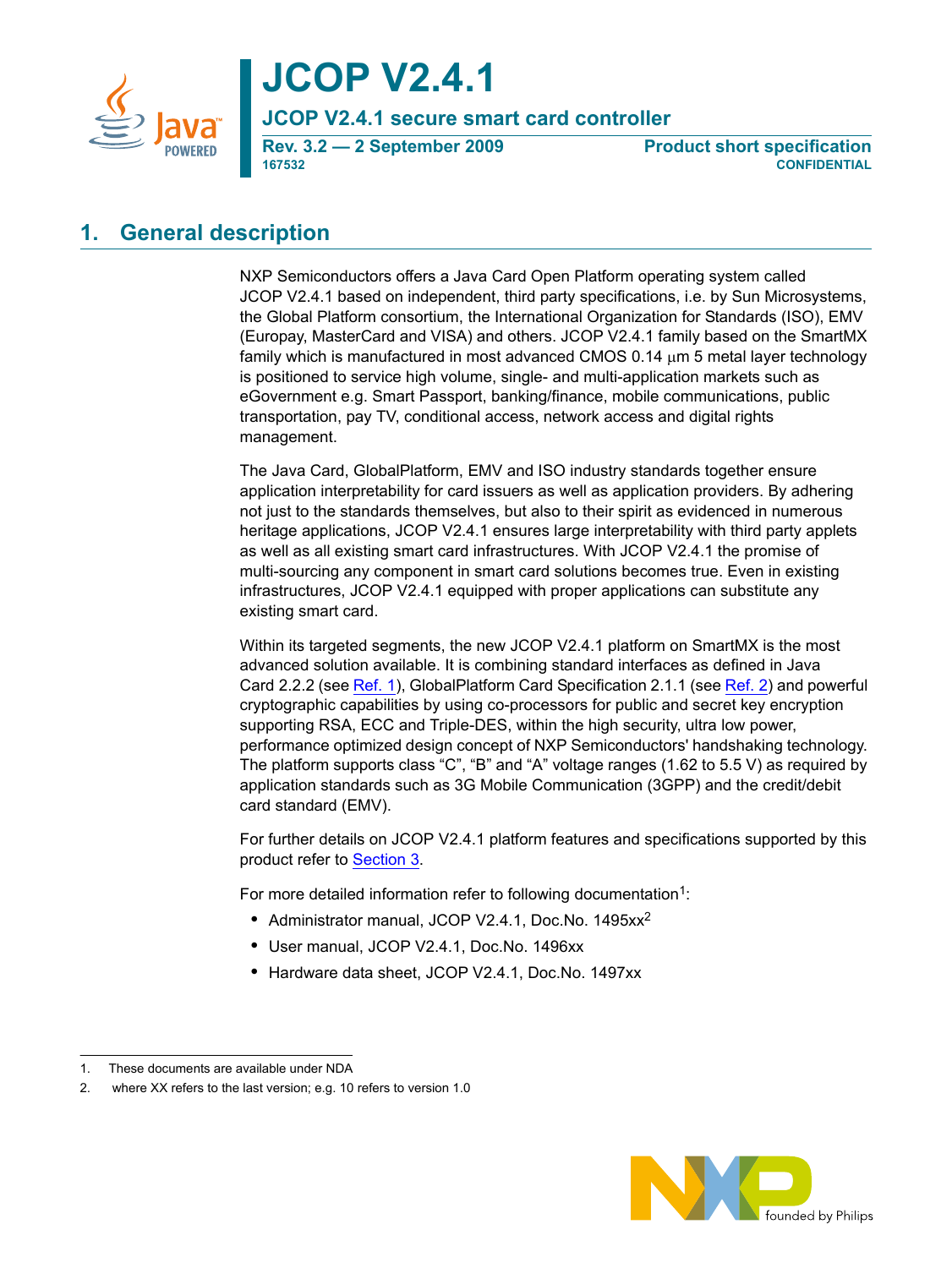#### **JCOP V2.4.1 secure smart card controller**

**CONFIDENTIAL** 

The Administrator manual describes JCOP for the administrator of a JCOP card or secure element. This means it explains the pre-personalisation process and its specific commands.

The User manual describes [JCOP](https://www.cardlogix.com/product-tag/jcop/) for the applet developer. It outlines the features available through the Java Card API. Also it explains any additional functionality at the Java layer. Also, this User manual contains the information on how to order JCOP products

The Hardware data sheet explains the details of the JCOP product from a hardware point of view. This means it gives figures like pinning diagram and power consumption.

## <span id="page-1-4"></span>**2. Block diagram**

<span id="page-1-3"></span><span id="page-1-2"></span><span id="page-1-1"></span><span id="page-1-0"></span>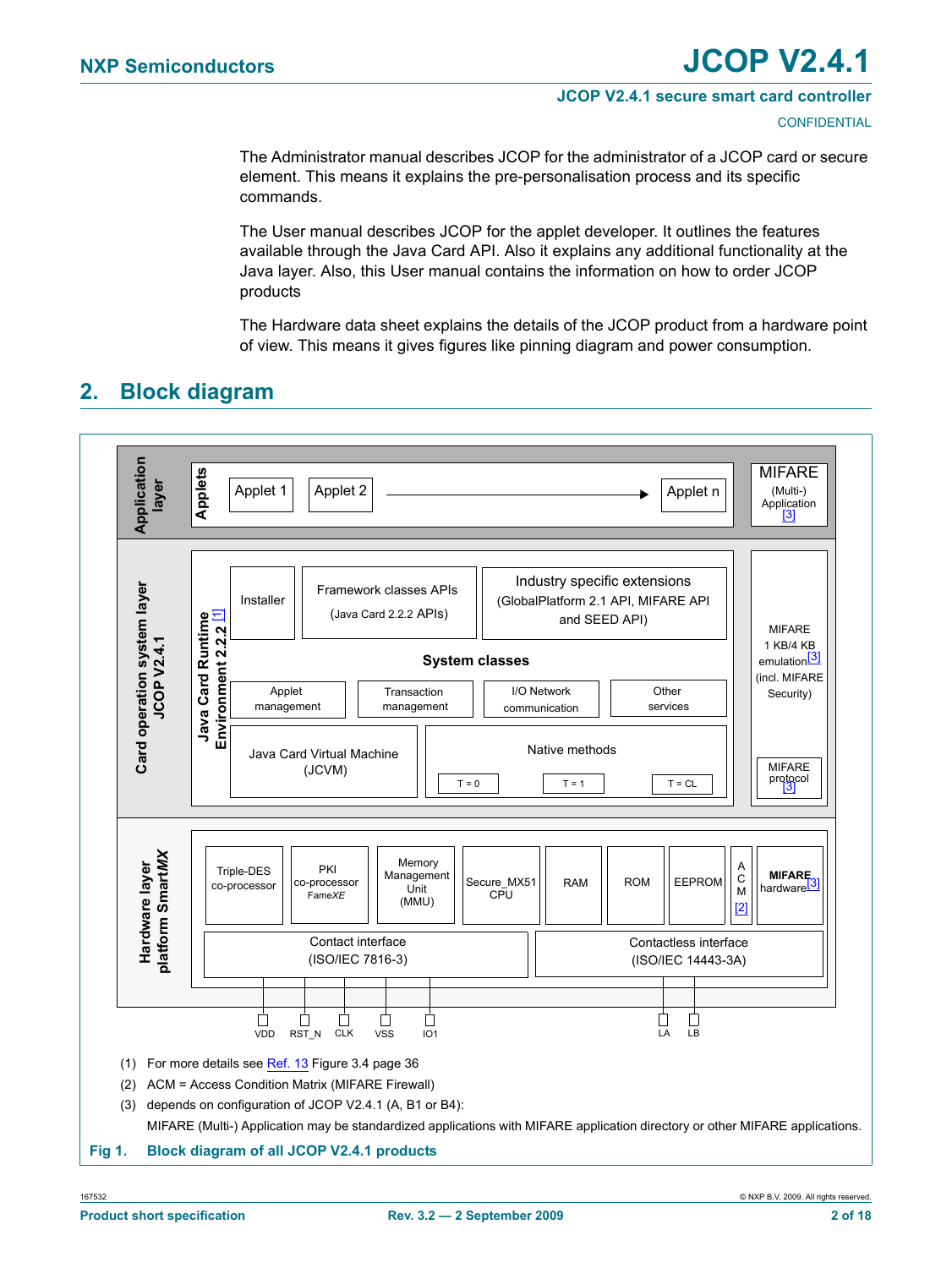#### **JCOP V2.4.1 secure smart card controller**

## <span id="page-2-5"></span><span id="page-2-0"></span>**3. Specifications supported with JCOP V2.4.1**

### **3.1 Java Card**

JCOP V2.4.1 meets Java Card specification V2.2.2 as defined in [Ref.](#page-14-0) 1.

### <span id="page-2-1"></span>**3.2 GlobalPlatform**

JCOP V2.4.1 meets Global Platform specification as defined in [Ref.](#page-14-1) 2 and Ref. 3.

#### <span id="page-2-2"></span>**3.3 Supported eGovernment specifications and applications**

In order to provide extensive support for the eGovernment applications (electronic passports, electronic identification cards), JCOP V2.4.1 is prepared to meet a wide range of relevant specifications. Several applet providers worldwide are developing and testing following applications on JCOP V2.4.1:

- **•** BAC, Basic Access Control according to ICAO 9303 (see [Ref.](#page-14-5) 10 and [Ref.](#page-14-6) 11)
- **•** EAC, Extended Access Control according to BSI TR03110 V1.1 (see [Ref.](#page-14-7) 12)
- **•** Fingerprint Biometric Matching on Card
- **•** Digital Signature according to PKCS#11, IEC/CEN 14980
- **•** European Citizen Card based on IEC/CEN 15480
- **•** Various eID applications based on national specifications

In order to increase performance of the applications where retrieval of large data sets has to be completed as fast as possible, NXP Semiconductors is introducing BAC Accelerator API. For more details refer to JCOP V2.4.1 Administrator and User manual.

### <span id="page-2-6"></span>**3.4 Supported banking specifications**

Following sections give general information about support of banking specifications provided with JCOP V2.4.1. Note that full support of these specifications is only possible with the applet performing specific banking operations.

#### <span id="page-2-3"></span>**3.4.1 VISA International**

Visa GlobalPlatform Card 2.1.1 Implementation Requirements Version 2.0 as defined in [Ref.](#page-14-4) 4 with specific product configurations described in Ref. 5, including support for OpenPlatform 2.0.1 backwards compatibility and its relevant secure messaging methods.

Contactless communication is supported according to the Visa contactless Payment Specification Version 2.0.2 which includes Additions and Clarifications v3.0.

#### <span id="page-2-4"></span>**3.4.2 EMV**

EMV contactless communication is supported as defined in [Ref.](#page-14-4) 5, [Ref.](#page-14-8) 6, [Ref.](#page-14-9) 7, [Ref.](#page-14-10) 8 and [Ref.](#page-14-11) 9. JCOP V2.4.1 supports all relevant security guidelines for the implementation of EMV applets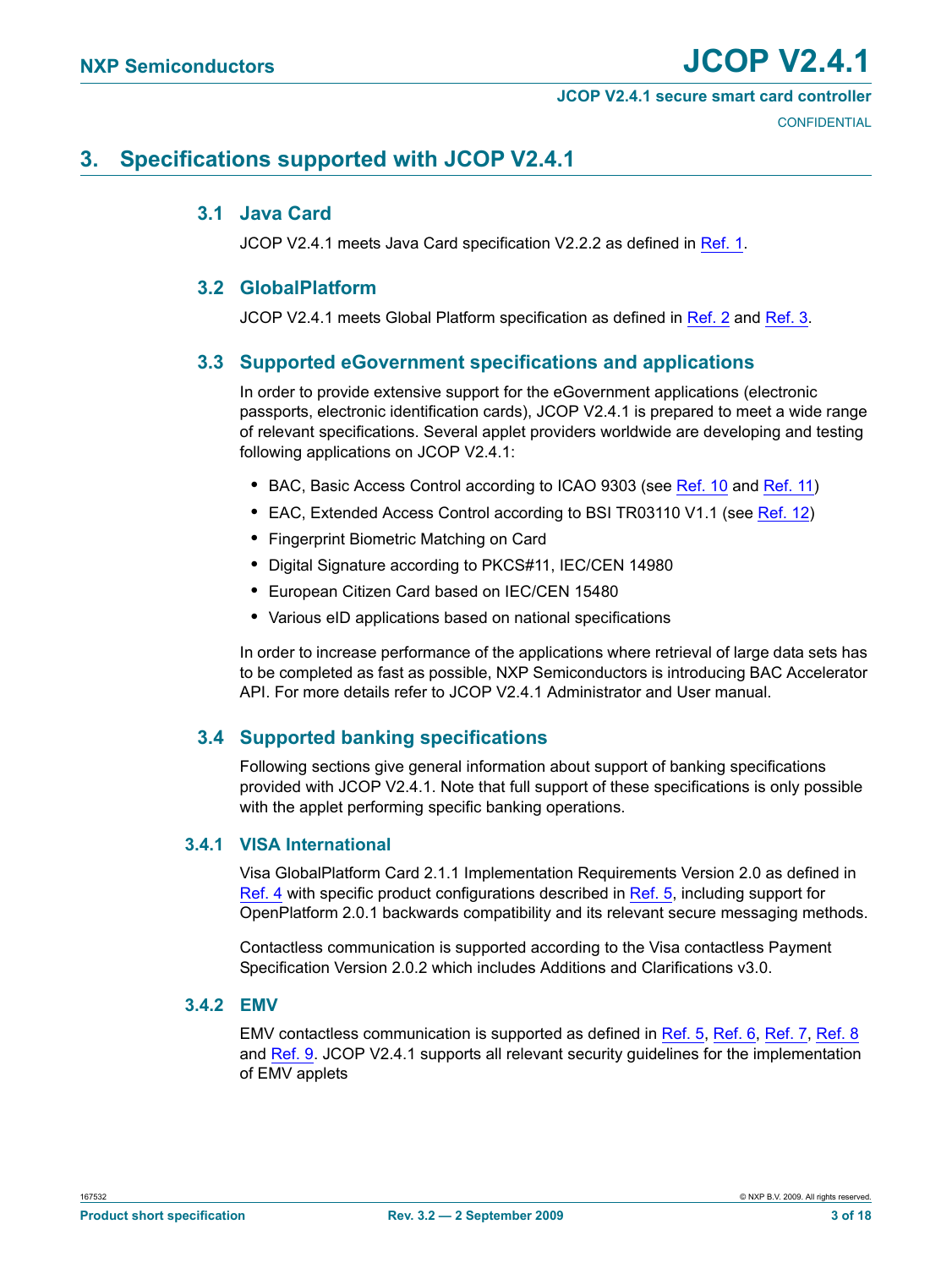#### **JCOP V2.4.1 secure smart card controller**

**CONFIDENTIAL** 

## <span id="page-3-0"></span>**3.5 Specifications for transportation and ticketing**

JCOP V2.4.1 is prepared to meet various specifications for transportation and ticketing. Configurations with MIFARE emulation with 1 KB or 4 KB EEPROM space provide support for the classic MIFARE ticketing operations.

Additionally, in combination with applets running under JCOP V2.4.1, the operating system ensures flexible support for different authentication mechanisms and implementations of payment options in combination with the eGovernment and banking applets.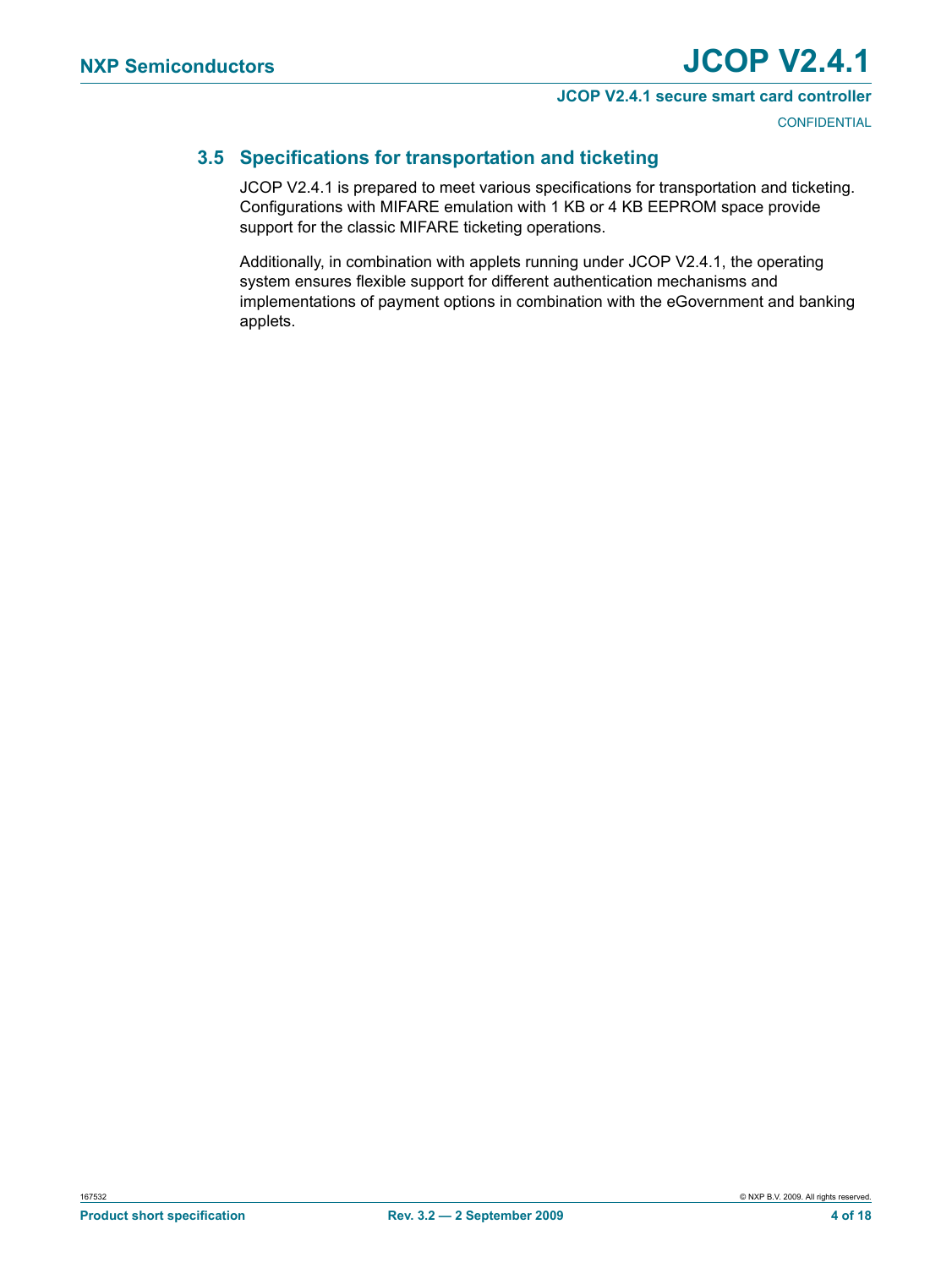#### **JCOP V2.4.1 secure smart card controller**

**CONFIDENTIAL** 

## <span id="page-4-3"></span><span id="page-4-0"></span>**4. Additional JCOP V2.4.1 features**

## **4.1 JCOPX - Additional Application Programming Interface (APIs) features**

JCOP V2.4.1 provides extended support for several industry specific requirements. This support is given with the JCOPX API that comprises following functionality:

- BAC Accelerator API for secure messaging performance increase
- Extended cryptography support (several algorithms and methods not specified in Java Card v2.2.2 (see [Ref.](#page-14-0) 1)
- UID options (single [fixed or random] or double UID support) according ISO/IEC 14443-3A

More details about the JCOPX API can be found in JCOP V2.4.1 User Manual.

### <span id="page-4-1"></span>**4.2 MIFARE emulation features**

JCOP V2.4.1 provides full support for the MIFARE functionality. JCOP V2.4.1 is available in 3 different configurations:

- Configuration A no support for MIFARE functionality.
- Configuration B1 1 KB MIFARE functionality is supported according to the Java Card specification v2.2.2 (see [Ref.](#page-14-0) 1)
- Configuration B4 4 KB MIFARE functionality is based on the same specification with possibility to use up to 255 sectors.

## <span id="page-4-2"></span>**4.3 Extended Length APDU support**

■ Extended Length APDUs are support for protocols T=1 and T=CL. For T=0 only short APDUs are supported. APDU buffer length is given in [Table](#page-5-0) 1.

### <span id="page-4-4"></span>**4.4 Security features**

JCOP V2.4.1 includes extensive support for security applications based on following features:

- Support for Triple-DES co-processor
- AES cryptography based on SmartMX AES cryptographic co-processor
- RSA support for the key lengths up to 2048 bit
- Elliptic Curve Cryptography with key lengths up to 320 bit
- SHA1, SHA-224 and SHA-256
- Support for SEED algorithm
- Support for MD5
- On-Card Key generation
- CRC calculations
- Data Authentication Pattern (DAP) for the Supplementary Security Domains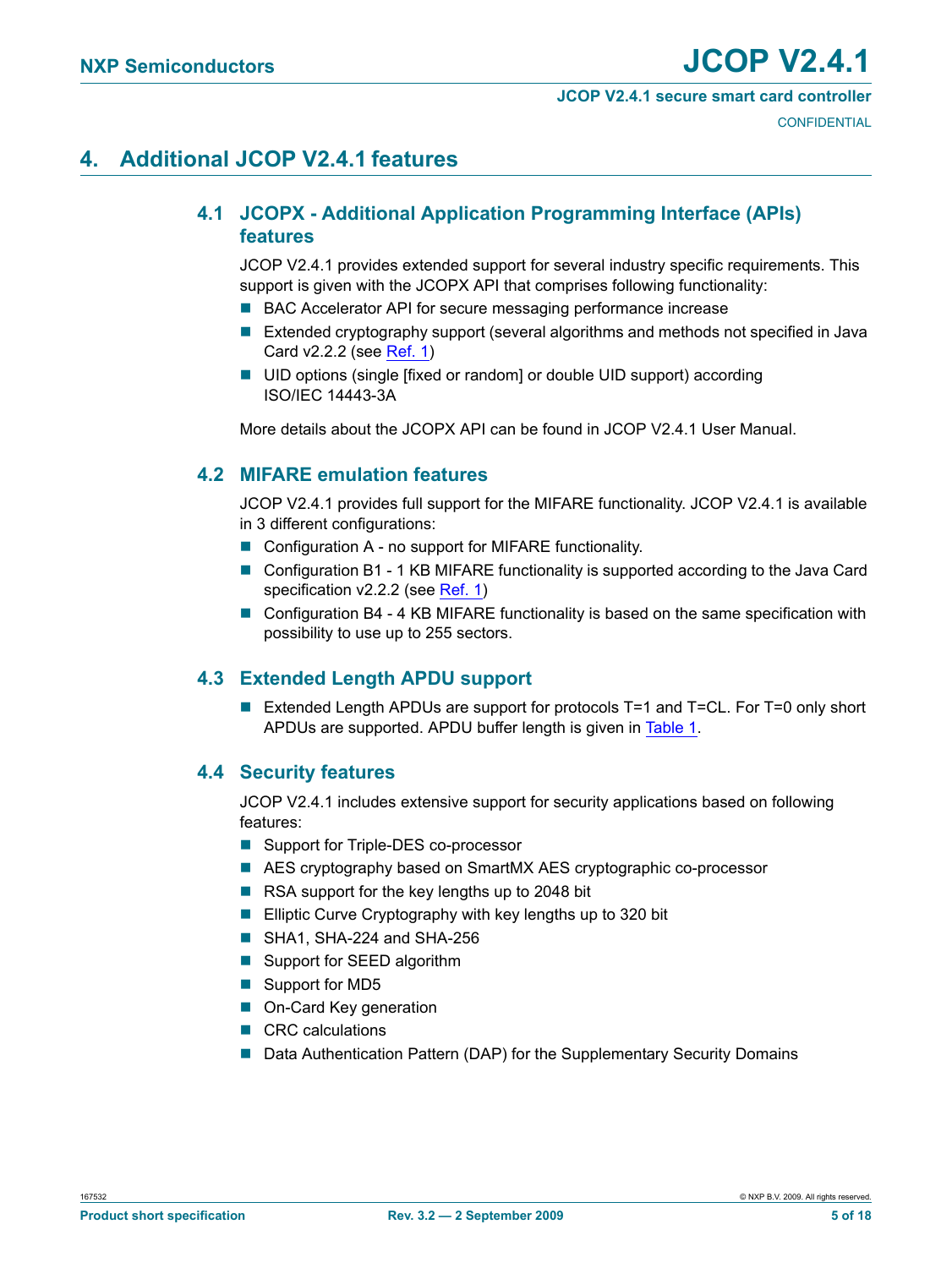#### **JCOP V2.4.1 secure smart card controller**

**CONFIDENTIAL** 

## <span id="page-5-2"></span>**5. Supported interfaces**

JCOP V2.4.1 supports following communication interfaces

- Contact mode: T=0 and T=1 according to ISO/IEC 7816 with 3.5712 MHz following communication speeds are supported:
	- ◆ 9600 bit/s [default]
	- $\triangle$  19200 bit/s
	- ◆ 38400 bit/s
	- ◆ 57600 bit/s
	- ◆ 115200 bit/s
	- ◆ 223200 bit/s
- Contactless mode: T=CL according to ISO/IEC 14443 Type A with following communication speeds.
	- $\triangle$  106 kbit/s
	- $\triangle$  212 kbit/s
	- $\triangle$  424 kbit/s

## <span id="page-5-3"></span><span id="page-5-1"></span>**6. Memory**

### **6.1 Available memory space**

In configuration B1 and B4 with JCOP and MIFARE two different operating system modes are available on one device:

| <b>Product</b><br>type    | Config    | <b>Transient Heap</b><br>(RAM) | <b>Persistent Heap</b><br>(EEPROM) | <b>Free ROM for</b><br><b>Applets</b> | <b>APDU Buffer</b> |  |
|---------------------------|-----------|--------------------------------|------------------------------------|---------------------------------------|--------------------|--|
| J2A080                    |           | 2406 bytes                     | 76896 bytes                        | 76208 bytes                           | 1462 bytes         |  |
|                           | A         | 2406 bytes                     | 76896 bytes                        |                                       |                    |  |
| B1<br>J3A080<br><b>B4</b> |           | 2278 bytes                     | 75872 bytes                        | 76208 bytes                           | 1462 bytes         |  |
|                           |           | 72800 bytes                    |                                    |                                       |                    |  |
| J2A040                    |           | 2406 bytes                     | 35940 bytes                        | 76208 bytes                           | 1462 bytes         |  |
|                           | A         | 2406 bytes                     | 35940 bytes                        |                                       |                    |  |
| J3A040                    | <b>B1</b> |                                | 34916 bytes                        | 76208 bytes                           | 1462 bytes         |  |
|                           | B4        | 2278 bytes                     | 31844 bytes                        |                                       |                    |  |

#### <span id="page-5-0"></span>**Table 1. Memory Maps for different configurations**

## <span id="page-5-4"></span>**6.2 Garbage collection**

Garbage collection is fully implemented in JCOP V2.4.1; deleted objects, applets, and packages are fully reclaimed (incl. compactification) and the space can be used for other purposes after deletion.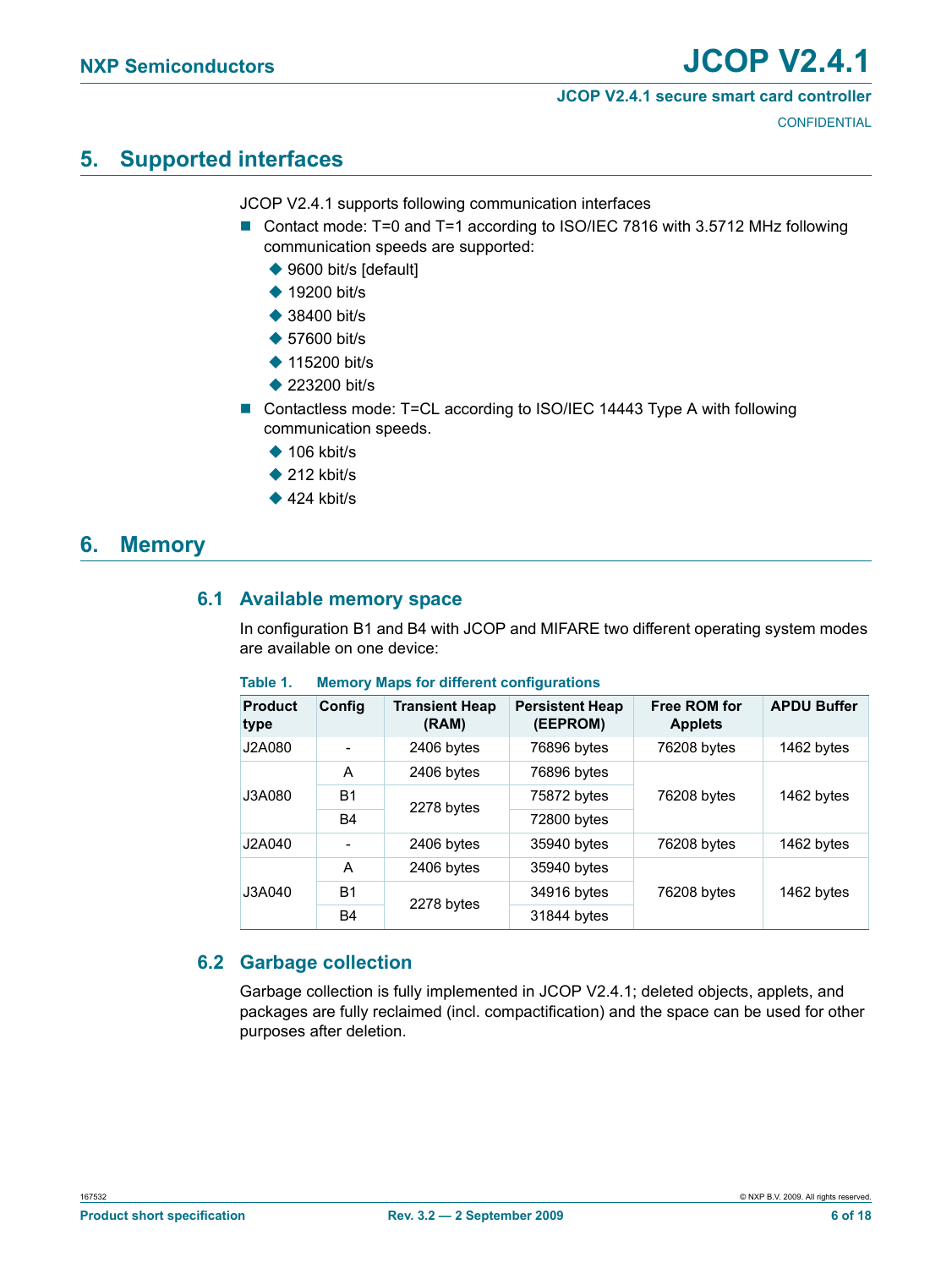#### **JCOP V2.4.1 secure smart card controller**

**CONFIDENTIAL** 

## <span id="page-6-2"></span>**7. Supported hardware platforms**

JCOP V2.4.1 runs on the following HW platforms:

- **•** NXP Semiconductors SmartMX P5CD080V0B (J3A080)
- **•** NXP Semiconductors SmartMX P5CD040V0B (J3A040)
- **•** NXP Semiconductors SmartMX [P5CC080V0B](https://www.cardlogix.com/product-tag/p5cc080/) [\(J2A080\)](https://www.cardlogix.com/product/nxp-j2a080-java-card-80k-2-4-1-rel-3-jcop/)
- **•** NXP Semiconductors SmartMX [P5CC040V0B](https://www.cardlogix.com/product-tag/p5cc40/) (J2A040)

With this HW platform it is possible to have products in contactless or dual interface mode.

- **•** contactless package (NXP Semiconductors MOB6, MOB4) for all J3 products
- **•** dual interface (NXP Semiconductors PDM1.1) for all J3 products
- **•** contact (NXP Semiconductors PCM1.1) for all J2 products

Wafers with particular JCOP V2.4.1 configuration (A, B1, B4, contact or dual interface) and other packages (i.e. SMD, HVQN) can be created and delivered on specific customer request. For more information refer to [Section](#page-6-0) 8.

## <span id="page-6-1"></span><span id="page-6-0"></span>**8. Ordering information**

### **8.1 JCOP V2.4.1 naming conventions**

The following table explains the naming conventions of the commercial product name of the JCOP V2.4.1 products. Every JCOP V2.4.1 product gets assigned such a commercial name, which includes also customer and application specific data. This table does not give any information about which commercial products are Common Criteria certified.

The JCOP V2.4.1 commercial names have the following format.

#### **Jabcccxdd(d)/mvsrrffo**

The '**J**' is a constant, all other letters are variables, which are explained in the following [Table](#page-7-0) 2.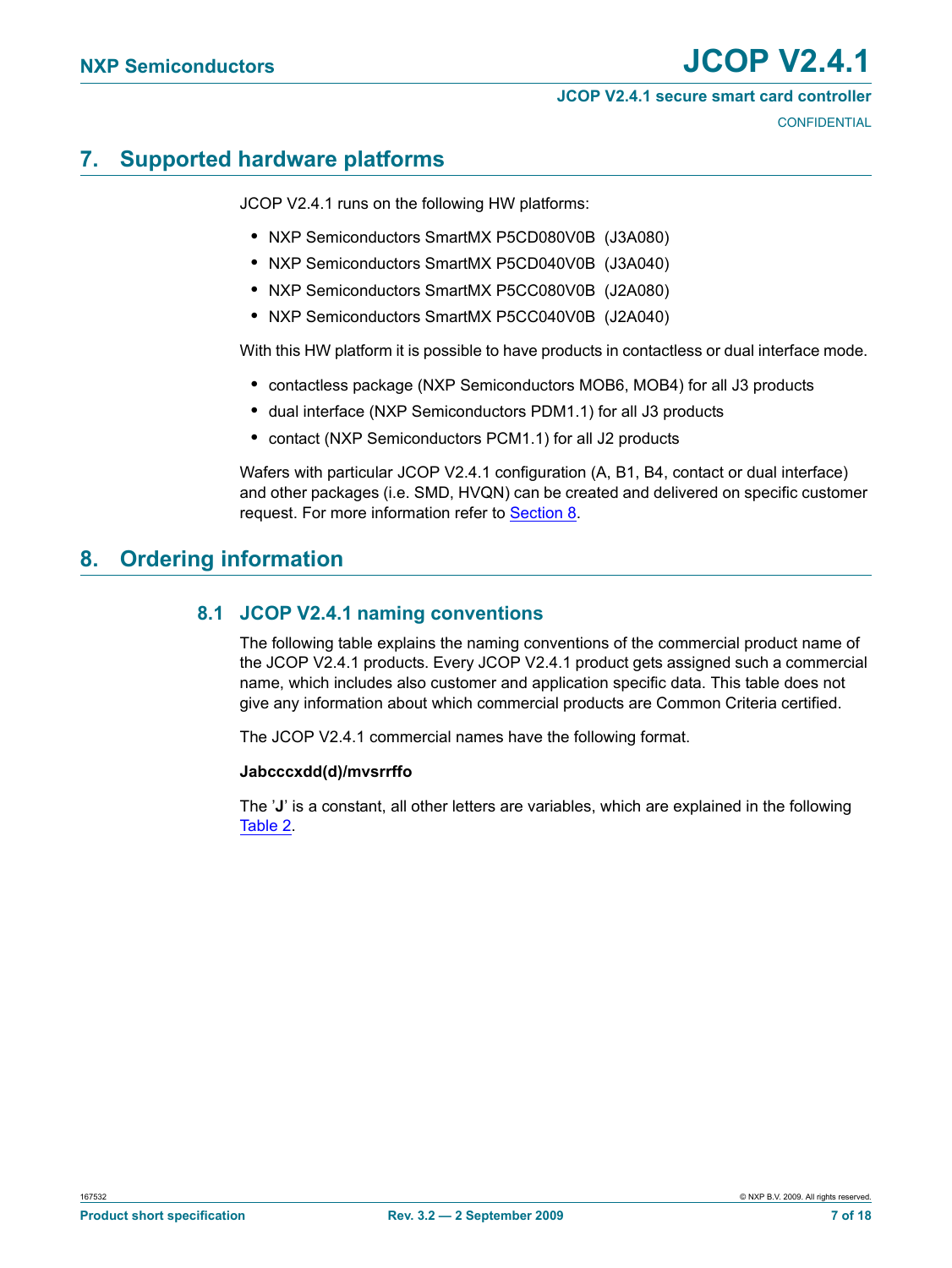#### **JCOP V2.4.1 secure smart card controller**

**CONFIDENTIAL** 

| Variable | <b>Meaning</b>          | <b>Example</b><br><b>Values</b> | <b>Parameter settings</b>                                                              |
|----------|-------------------------|---------------------------------|----------------------------------------------------------------------------------------|
| а        | Hardware Type           | 1                               | SC hardware (no PKI, no contactless interface)                                         |
|          |                         | $\overline{2}$                  | CC hardware (no contactless interface)                                                 |
|          |                         | 3                               | CD hardware                                                                            |
| b        | <b>JCOP</b> version     | A                               | JCOP V2.4.1 on one of:<br>• P5CD080V0B<br>• P5CC080V0B<br>• P5CD040V0B<br>• P5CC040V0B |
| ccc      | EEPROM size in KB       | 080                             | 80 KB EEPROM                                                                           |
|          |                         | 040                             | 40 KB EEPROM                                                                           |
| x        | JCOP type               | G                               | Generic                                                                                |
|          |                         | C                               | Customized                                                                             |
|          |                         | others                          | others are possible and are application<br>dependent                                   |
| dd(d)    | Delivery type           | <b>UA</b>                       | 150um sawn wafer, inkless                                                              |
|          |                         | UE                              | 75um sawn wafer, inkless                                                               |
|          |                         | X <sub>0</sub>                  | PDM module                                                                             |
|          |                         | X1                              | PDM 1.1 plug-in module                                                                 |
|          |                         | A4                              | MOB4                                                                                   |
|          |                         | A <sub>6</sub>                  | MOB <sub>6</sub>                                                                       |
|          |                         | others                          | other delivery forms                                                                   |
| m        | Manufacturing Site Code | Τ                               |                                                                                        |
| V        | Silicon Version Code    | 0                               |                                                                                        |
| s        | Silicon Version Subcode | B                               |                                                                                        |
| rr       | ROM Code ID             |                                 |                                                                                        |
| ff       | FabKey ID               |                                 |                                                                                        |
| o        | Option                  | 0                               | Config A (No MIFARE)                                                                   |
|          |                         | 1                               | Config B1 (MIFARE 1K)                                                                  |
|          |                         | 4                               | Config B4 (MIFARE 4K)                                                                  |

#### <span id="page-7-0"></span>**Table 2. JCOP Commercial Name Format**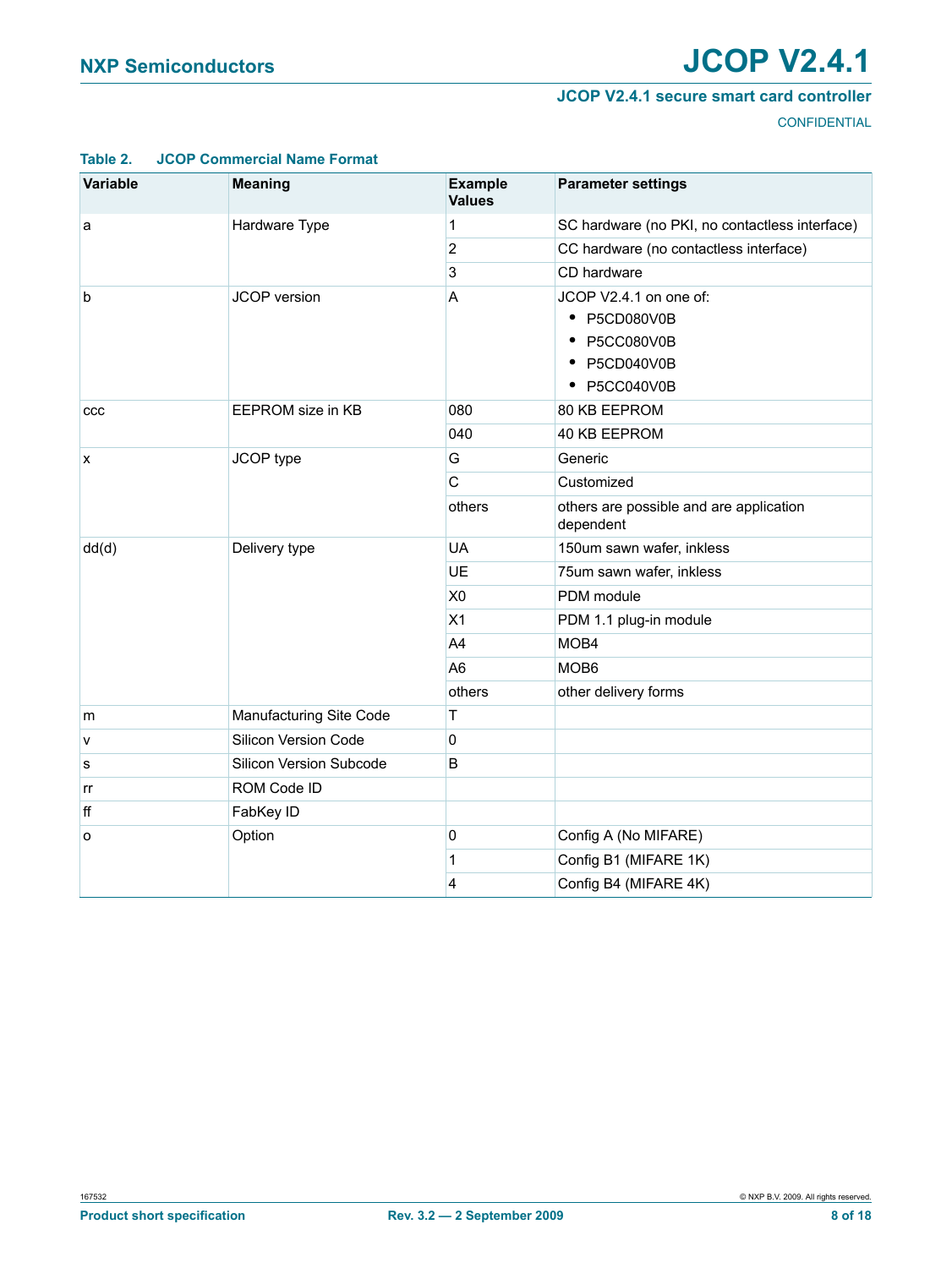#### **JCOP V2.4.1 secure smart card controller**

**CONFIDENTIAL** 

## **8.2 Ordering JCOP V2.4.1 products and support items**

#### <span id="page-8-3"></span>**8.2.1 JCOP V2.4.1 product configurations**

With the explanation given in the [Section](#page-6-1) 8.1 following product type name configurations could be available from NXP Semiconductors:

#### <span id="page-8-4"></span><span id="page-8-2"></span>**Table 3. Ordering information of JCOP V2.4.1**

| Type number <sup>[1][2]</sup> Package |                    |                                                                                                                         |                |  |  |  |  |  |
|---------------------------------------|--------------------|-------------------------------------------------------------------------------------------------------------------------|----------------|--|--|--|--|--|
|                                       | Name               | <b>Description</b>                                                                                                      | <b>Version</b> |  |  |  |  |  |
| J3A080xA4/                            | MOB4               | plastic leadless module carrier package; 35 mm wide tape                                                                | SOT500-2       |  |  |  |  |  |
| J3A080xA6/                            | MOB <sub>6</sub>   | plastic leadless module carrier package; 35 mm wide tape                                                                | SOT500-3       |  |  |  |  |  |
| J3A080xX0/                            | <b>PDM1.1</b>      | contactless chip card module (super 35 mm format, 8-contact)                                                            | SOT658         |  |  |  |  |  |
| J3A080xX1/                            | <b>PDM1.1</b>      | contactless chip card module (Plug-in type; super 35 mm format, 8-contact)                                              | SOT658         |  |  |  |  |  |
| J3A080xUA/                            | FFC.               | 8 inch wafer (sawn; 150 µm thickness; on film frame carrier; electronic fail<br>die marking according to SECSII format) |                |  |  |  |  |  |
| J3A080xUE/                            | FFC                | 8 inch wafer (sawn; 75 µm thickness; on film frame carrier; electronic fail die<br>marking according to SECSII format)  |                |  |  |  |  |  |
| J3A080xAi/                            |                    | Inlay (index i contains capital character [A-Z])                                                                        |                |  |  |  |  |  |
| J3A040xA4/                            | MOB4               | plastic leadless module carrier package; 35 mm wide tape                                                                | SOT500-2       |  |  |  |  |  |
| J3A040xA6/                            | MOB6               | plastic leadless module carrier package; 35 mm wide tape                                                                | SOT500-3       |  |  |  |  |  |
| J3A040xX0/                            | <b>PDM1.1</b>      | contactless chip card module (super 35 mm format, 8-contact)                                                            | SOT658         |  |  |  |  |  |
| J3A040xX1/                            | <b>PDM1.1</b>      | contactless chip card module (Plug-in type; super 35 mm format, 8-contact)                                              | SOT658         |  |  |  |  |  |
| J3A040xUA/                            | <b>FFC</b>         | 8 inch wafer (sawn; 150 µm thickness; on film frame carrier; electronic fail<br>die marking according to SECSII format) |                |  |  |  |  |  |
| J3A040xUE/                            | <b>FFC</b>         | 8 inch wafer (sawn; 75 µm thickness; on film frame carrier; electronic fail die<br>marking according to SECSII format)  |                |  |  |  |  |  |
| J3A040xAi/                            |                    | Inlay (index i contains capital character [A-Z])                                                                        |                |  |  |  |  |  |
| J2A080xX0/                            | <b>PCM1.1</b>      | PCM1.1 module (PST)                                                                                                     |                |  |  |  |  |  |
| J2A080xXK/                            | <b>PCM1.1</b>      | PCM1.1 module (NedCard)                                                                                                 |                |  |  |  |  |  |
| J2A080xXS/                            | <b>PCM1.1</b>      | PCM1.1 module (dual source)                                                                                             |                |  |  |  |  |  |
| J2A080xUA/                            | <b>FFC</b>         | 8 inch wafer (sawn; 150 µm thickness; on film frame carrier; electronic fail<br>die marking according to SECSII format) |                |  |  |  |  |  |
| J2A080xTS/                            | SSOP20             | SSOP20 package                                                                                                          |                |  |  |  |  |  |
| J2A040xX0/                            | <b>PCM1.1</b>      | PCM1.1 module (PST)                                                                                                     |                |  |  |  |  |  |
| J2A040xXK/                            | <b>PCM1.1</b>      | PCM1.1 module (NedCard)                                                                                                 |                |  |  |  |  |  |
| J2A040xXS/                            | <b>PCM1.1</b>      | PCM1.1 module (dual source)                                                                                             |                |  |  |  |  |  |
| J2A040xUA/                            | <b>FFC</b>         | 8 inch wafer (sawn; 150 µm thickness; on film frame carrier; electronic fail<br>die marking according to SECSII format) |                |  |  |  |  |  |
| J2A040xTS/                            | SSOP <sub>20</sub> | SSOP20 package                                                                                                          |                |  |  |  |  |  |

<span id="page-8-0"></span>[1] Refer also to JCOP v2.4.1 Administrator manual, Section 8 "Customer's type submission by using Order Entry Form".

<span id="page-8-1"></span>[2] x = G, C, or other according the COP V2.4.1 type classification see the JCOP v2.4.1 Administrator manual.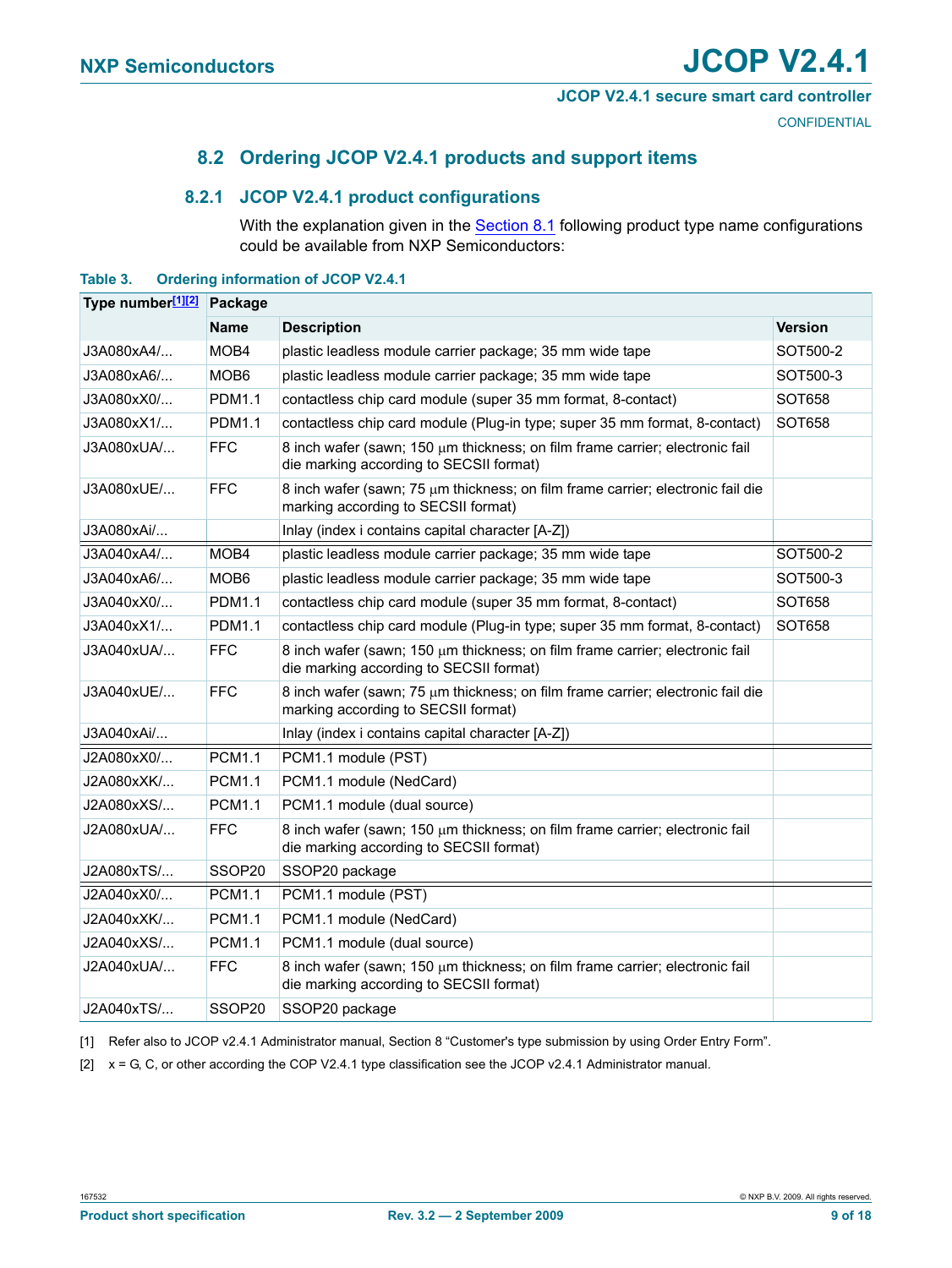#### **JCOP V2.4.1 secure smart card controller**

**CONFIDENTIAL** 

### **8.2.2 Available JCOP V2.4.1 products**

<span id="page-9-4"></span><span id="page-9-2"></span>

|  | Table 4. |  |  |  | <b>JCOP V2.4.1 product overview</b> |
|--|----------|--|--|--|-------------------------------------|
|--|----------|--|--|--|-------------------------------------|

| <b>Product type</b> | Java  | Global                     | <b>VGP</b> | Appl.                                   | <b>MIFARE</b> |                                       | Interface and protocols               |                      |                   | <b>ICEEPROM</b><br>[KB] <mark>[2]</mark> |
|---------------------|-------|----------------------------|------------|-----------------------------------------|---------------|---------------------------------------|---------------------------------------|----------------------|-------------------|------------------------------------------|
|                     | Card  | <b>Platform</b><br>1, 2, 3 | config.    | backward<br>compatible<br>VGP 2.0.1'[1] |               | ISO/<br><b>IEC 7816</b><br>$T=0, T=1$ | ISO/<br><b>IEC 14443A</b><br>$T = CL$ | <b>NFC</b><br>$S^2C$ | <b>USB</b><br>2.0 |                                          |
| J3A080              | 2.2.2 | 2.1.1                      | 3          | ves                                     | yes           | yes                                   | ves                                   | no                   | no                | 80                                       |
| J2A080              | 2.2.2 | 2.1.1                      | 3          | ves                                     | no            | ves                                   | no                                    | no                   | no                | 80                                       |
| J3A040              | 2.2.2 | 2.1.1                      | 3          | yes                                     | yes           | yes                                   | yes                                   | no                   | no                | 40                                       |
| J2A040              | 2.2.2 | 2.1.1                      | 3          | ves                                     | no            | ves                                   | no                                    | no                   | no                | 40                                       |

<span id="page-9-0"></span>[1] To configure JCOP V2.4.1 to be application backward compatible contact NXP Semiconductors Customer Application Support (CAS)

<span id="page-9-1"></span>[2] Further information on available EEPROM size for each product refer to the [Section](#page-5-1) 6.1

#### <span id="page-9-3"></span>**Table 5. JCOP V2.4.1 product feature map**

| <b>Product type</b> |            |                       | <b>Additional features</b><br>Cryptographic features |                              |                     |                  |     |             |            |                      |                    |                          |                             |
|---------------------|------------|-----------------------|------------------------------------------------------|------------------------------|---------------------|------------------|-----|-------------|------------|----------------------|--------------------|--------------------------|-----------------------------|
|                     | <b>AES</b> | Triple-<br><b>DES</b> | <b>RSA</b><br>[bit]                                  | <b>ECC</b><br>GF(p)<br>[bit] | On Card<br>Key Gen. | SHA <sub>1</sub> | MD5 | <b>SEED</b> | <b>CRC</b> | Global<br><b>PIN</b> | MSD/<br><b>DAP</b> | <b>Applet</b><br>loading | <b>MIFARE</b><br><b>API</b> |
| J3A080              | ves        | ves                   | 2048                                                 | 320                          | yes                 | ves              | ves | ves         | ves        | ves                  | yes                | yes                      | yes                         |
| J2A080              | ves        | ves                   | 2048                                                 | 320                          | yes                 | ves              | yes | ves         | ves        | ves                  | yes                | ves                      | no                          |
| J3A040              | ves        | ves                   | 2048                                                 | 320                          | yes                 | ves              | yes | ves         | ves        | ves                  | yes                | ves                      | yes                         |
| J2A040              | ves        | ves                   | 2048                                                 | 320                          | yes                 | ves              | yes | ves         | ves        | ves                  | yes                | ves                      | no                          |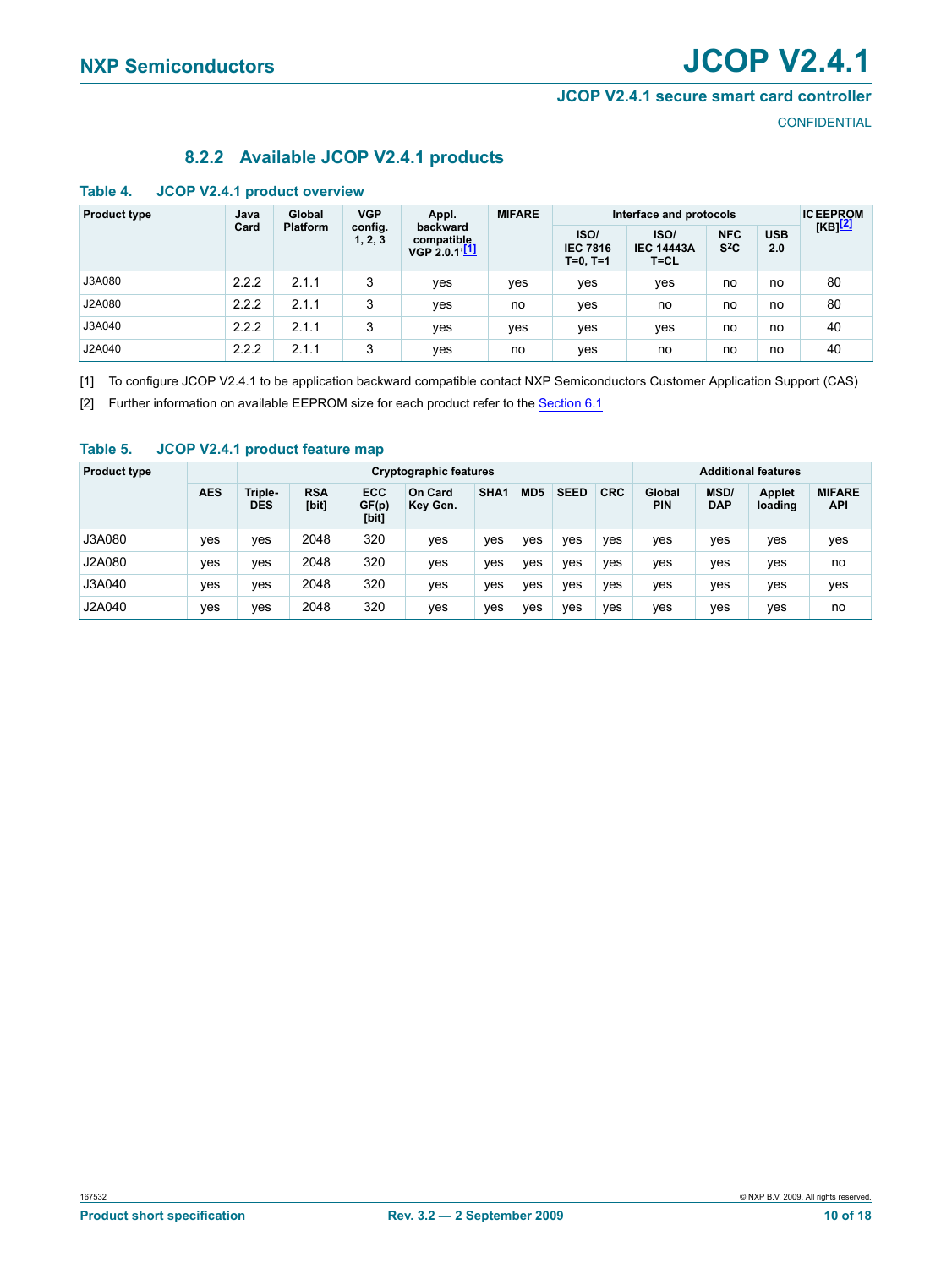#### **JCOP V2.4.1 secure smart card controller**

**CONFIDENTIAL** 

## <span id="page-10-0"></span>**8.3 Ordering JCOP V2.4.1 samples**

It is possible to order samples in following delivery types from NXP Semiconductors.

- 1. MOB4 contactless modules
- 2. MOB6 contactless modules
- 3. PDM1.1 dual interface modules (standard and plug-in type with contacts on C4 and C8)
- 4. Contactless and dual interface white cards
- 5. Contactless and dual interface printed cards (NXP Semiconductors layout)
- 6. (On request) wafers with specific JCOP v2.4.1 configuration based on HW platform (see [Section 7 "Supported hardware platforms"\)](#page-6-2)

Note that NXP Semiconductors can provide up to 50 modules and up to 5 cards free of charge. Larger quantities have to be ordered separately. Valid NDA has to be in place before samples are shipped.

Contact your local NXP Semiconductors representative for further information.

## **8.4 Ordering generic JCOP V2.4.1 products**

#### <span id="page-10-2"></span><span id="page-10-1"></span>**8.4.1 Ordering generic products from NXP Semiconductors stock**

NXP Semiconductors has created several generic product types that are available for ordering. Delivery types 1, 2, 3 and 6 (see [Section](#page-10-0) 8.3) are available for such ordering.

All products ordered from NXP Semiconductors Stock will have same product type, 12NC number, transport and authentication key.

Contact your local NXP Semiconductors representative for further information.

#### <span id="page-10-3"></span>**8.4.2 Ordering generic products through Order Entry Form**

In the cases where customer specific product type, 12NC number, transport and authentication key are desired, customer will have to fill NXP Semiconductors Order Entry Form for JCOP V2.4.1 product.

Contact your local NXP Semiconductors representative for further information on OEF availability.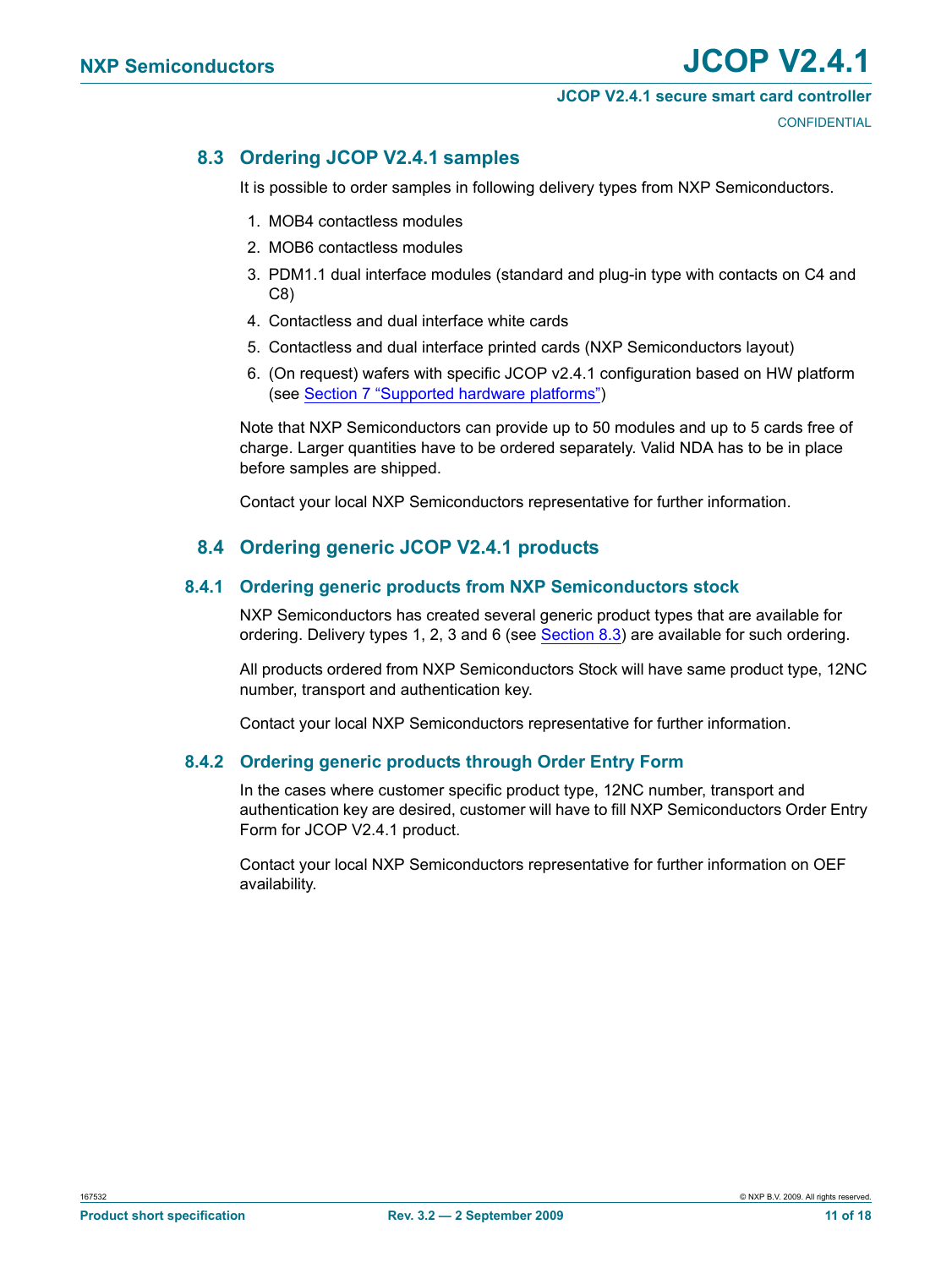#### **JCOP V2.4.1 secure smart card controller**

**CONFIDENTIAL** 

### **8.5 Ordering JCOP V2.4.1 custom products**

#### <span id="page-11-2"></span><span id="page-11-1"></span>**8.5.1 Ordering custom products created by NXP Semiconductors**

For the customer convenience, NXP has created JCOP V2.4.1 Custom ROM masks that already contain applets supporting eGovernment applications.

Contact your local NXP Semiconductors representative for further information.

#### <span id="page-11-0"></span>**8.5.2 Creating and ordering custom products with customer applets in the ROM mask**

It is possible to include customer applets in the free ROM space of the JCOP V2.4.1. Customer will have to prepare, test and verify applet functionality on the generic JCOP V2.4.1 sample.

Product type creation and submission of the applet is enabled through the NXP Semiconductors Order Entry Form for JCOP V2.4.1.

Contact your local NXP Semiconductors representative for further information on OEF availability.

### **8.6 Ordering JCOP V2.4.1 support items**

#### <span id="page-11-4"></span><span id="page-11-3"></span>**8.6.1 JCOP V2.4.1 transport and authentication keys**

Pre-personalization phase for the JCOP V2.4.1 products is possible only with the Transport Key.

Authentication key can be used for verification of the JCOP V2.4.1 authenticity during the pre-personalization.

Customer will need at least the Transport Key for not pre-personalized samples of JCOP V2.4.1.

More details about transport and authentication key and information how to order them can be found in JCOP V2.4.1 User Manual.

#### <span id="page-11-5"></span>**8.6.2 JCOP V2.4.1 tools**

JCOP tools provide integrated development environment (IDE) based on the ECLIPSE framework and specific JCOP product family through the JCOP tools plug-in.

Contact your local NXP Semiconductors representative for further information on JCOP V2.4.1 tools (plug-in) availability.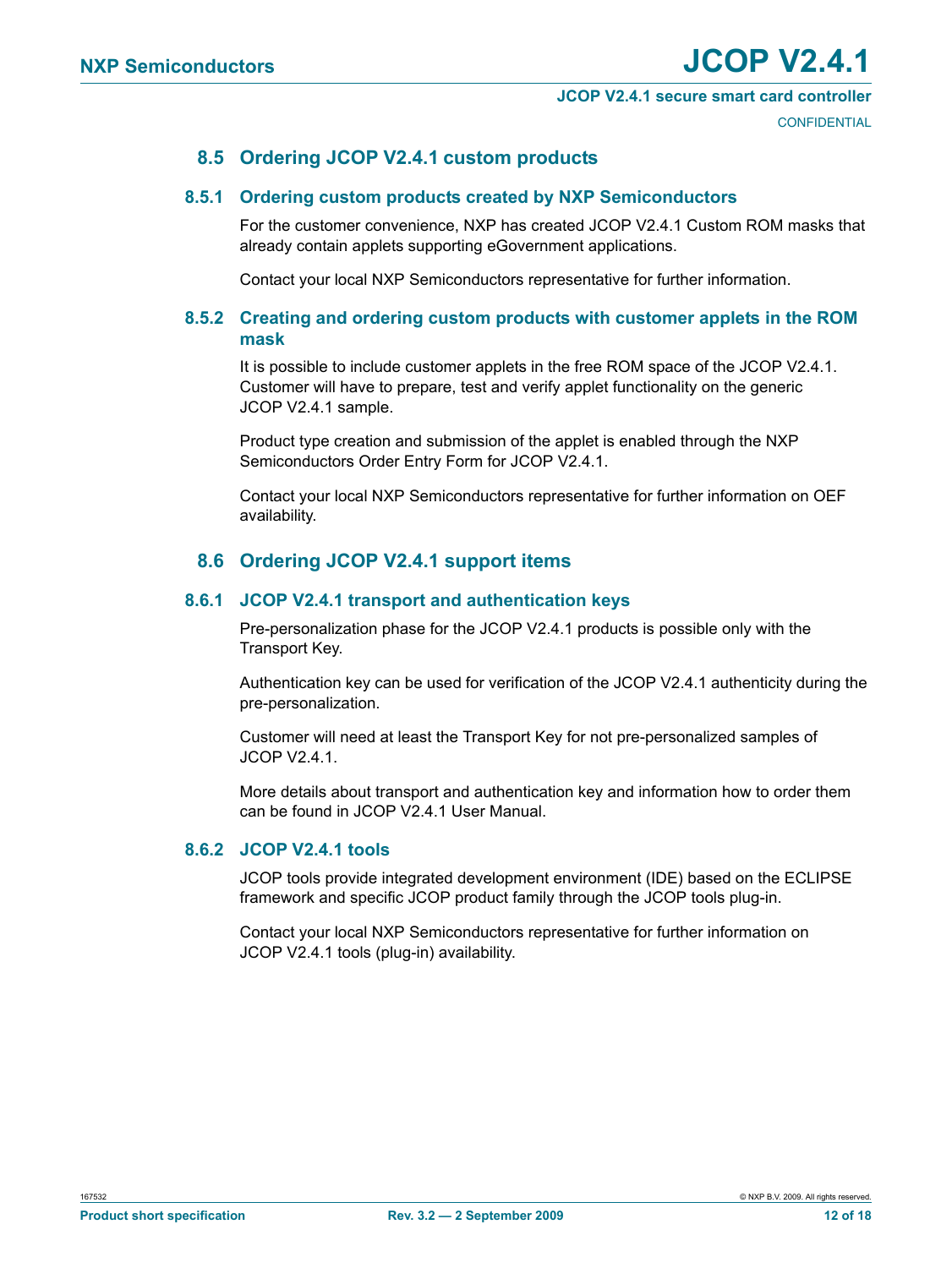#### **JCOP V2.4.1 secure smart card controller**

**CONFIDENTIAL** 

## <span id="page-12-0"></span>**9. Security certifications**

Following security certificates apply for JCOP V2.4.1

- **•** For the underlying HW platforms (see [Section 7 "Supported hardware platforms"](#page-6-2)): CC EAL5+
- **•** For the JCOP V2.4.1 Card Operating System: CC EAL 5+

All JCOP V2.4.1 products are prepared for composite security evaluation and certification of the customer applets. Note that NXP Semiconductors does not perform any security certification for applets running on the JCOP V2.4.1.

Contact your local NXP Semiconductors representative for further information on JCOP V2.4.1 certification.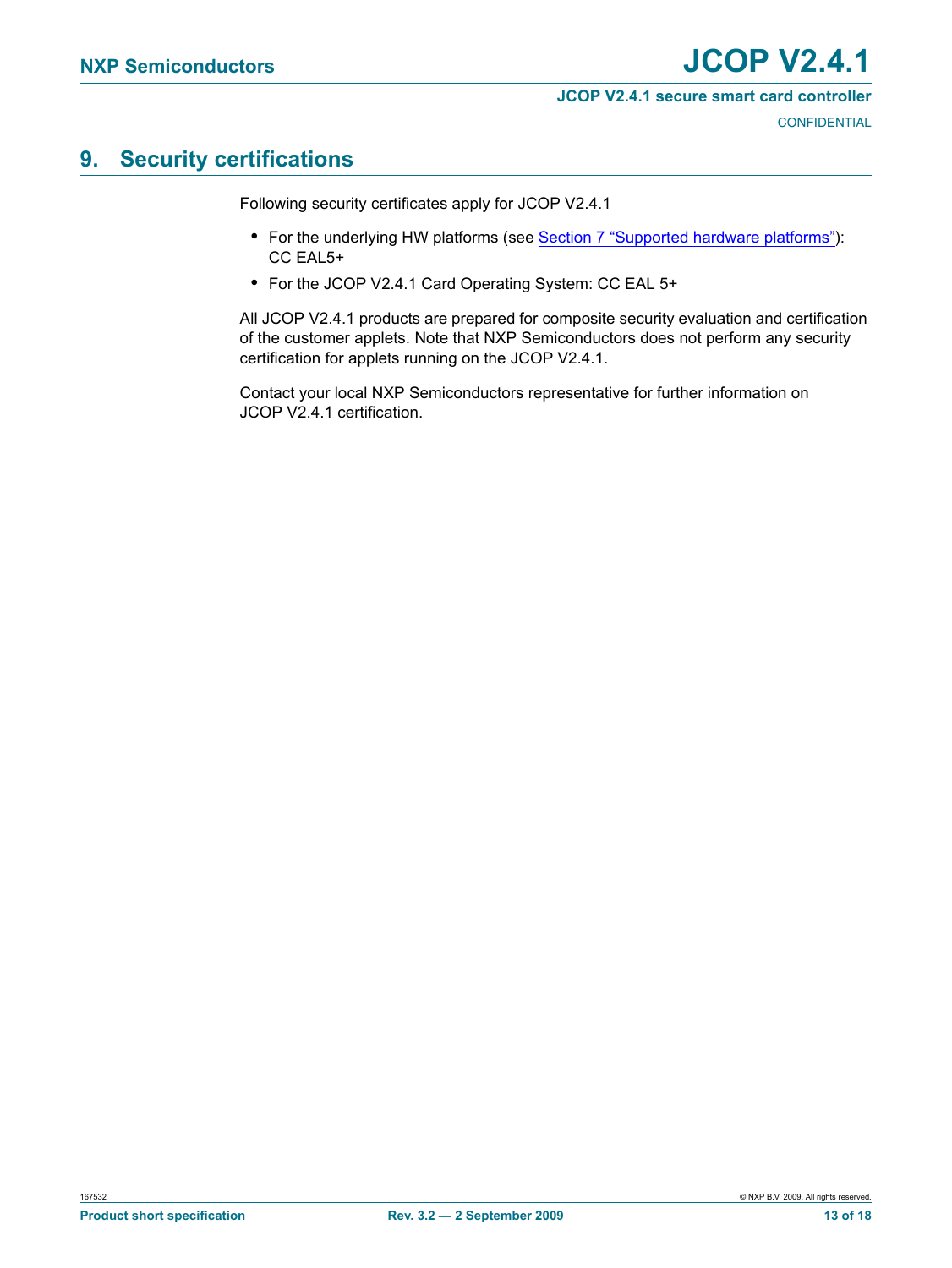#### **JCOP V2.4.1 secure smart card controller**

**CONFIDENTIAL** 

# <span id="page-13-1"></span>**10. Abbreviations**

<span id="page-13-0"></span>

| Table 6.   | <b>Abbreviations JCOP</b>                                 |
|------------|-----------------------------------------------------------|
| Acronym    | <b>Description</b>                                        |
| ACM        | <b>Access Condition Matrix</b>                            |
| APDU       | Application Protocol Data Unit as defined in ISO/IEC 7816 |
| <b>CRC</b> | Cyclic redundancy check                                   |
| <b>DES</b> | Data Encryption Standard                                  |
| FFPROM     | Electrically Erasable Programmable Read Only Memory       |
| KB.        | 1024 bytes                                                |
| <b>RAM</b> | Random Access Memory                                      |
| <b>ROM</b> | <b>Read Only Memory</b>                                   |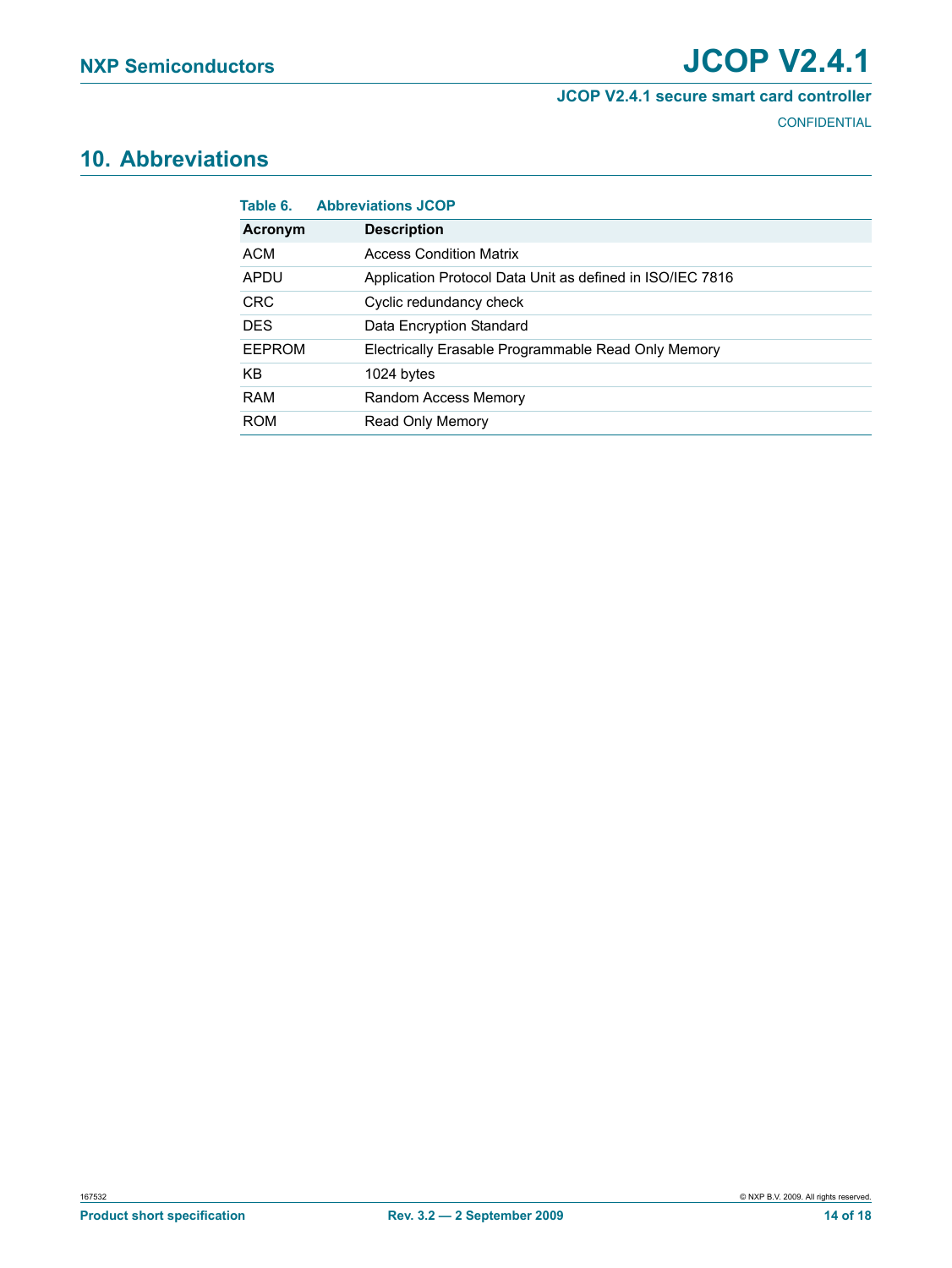#### **JCOP V2.4.1 secure smart card controller**

**CONFIDENTIAL** 

## <span id="page-14-12"></span>**11. References**

- <span id="page-14-0"></span>[1] Sun Microsystems: Java Card 2.2.1 http://java.sun.com/products/javacard
- <span id="page-14-1"></span>[2] Global Platform Consortium: GlobalPlatform Card Specification 2.1.1, March 2003 http://www.globalplatform.org/
- [3] GlobalPlatform Consortium: GlobalPlatform; Card Specification 2.1.1 Amendment A, March 2004
- <span id="page-14-3"></span>[4] Visa International: Visa GlobalPlatform 2.1.1 Card Implementation Requirements Version 2.0; Effective: July 2007
- <span id="page-14-4"></span>[5] Visa GlobalPlatform 2.1.1 Card Implementation Requirements Configuration 1, 2 and 3 ("VGPCIR 1", "VGPCIR 2", "VGPCIR3") version 1.0 dated May 2003
- <span id="page-14-8"></span>[6] EMV Contactless Communication Protocol Specification - V2.0, August 2007
- <span id="page-14-9"></span>[7] EMV Contactless Communication Protocol Specification V2.0, List of Changes, August 03, 2007
- <span id="page-14-10"></span>[8] EMVCo Contactless Communication Protocol Specification replaces the PayPass - ISO/IEC 14443 Application Note #4, March 31, 2006
- <span id="page-14-11"></span>[9] PayPass - ISO/IEC 14443 Implementation Specification, Version 1.1 - March 31, 2006
- <span id="page-14-5"></span>[10] Machine Readable Travel Documents Technical Report, Development of a Logical Data Structure - LDS, For Optional Capacity Expansion Technologies, Revision -1.7, published by authority of the secretary general, International Civil Aviation Organization, LDS 1.7, 2004-05-18
- <span id="page-14-6"></span>[11] Machine Readable Passport - Volume 2 Specifications for Electronically Enabled Passports with Biometric Identification Capabilities, Sixth edition, published by authority of the secretary general, International Civil Aviation Organization, 2006
- <span id="page-14-7"></span>[12] German Federal Office for Information Security (BSI): "Technical Guideline TR03110: Advanced Security Mechanisms for Machine Readable Travel Documents - Extended Access Control (EAC)", Version 1.1
- <span id="page-14-2"></span>[13] Java Card™ Technology for Smart Cards, Zhiqun Chen, ISBN 0-201-70329-7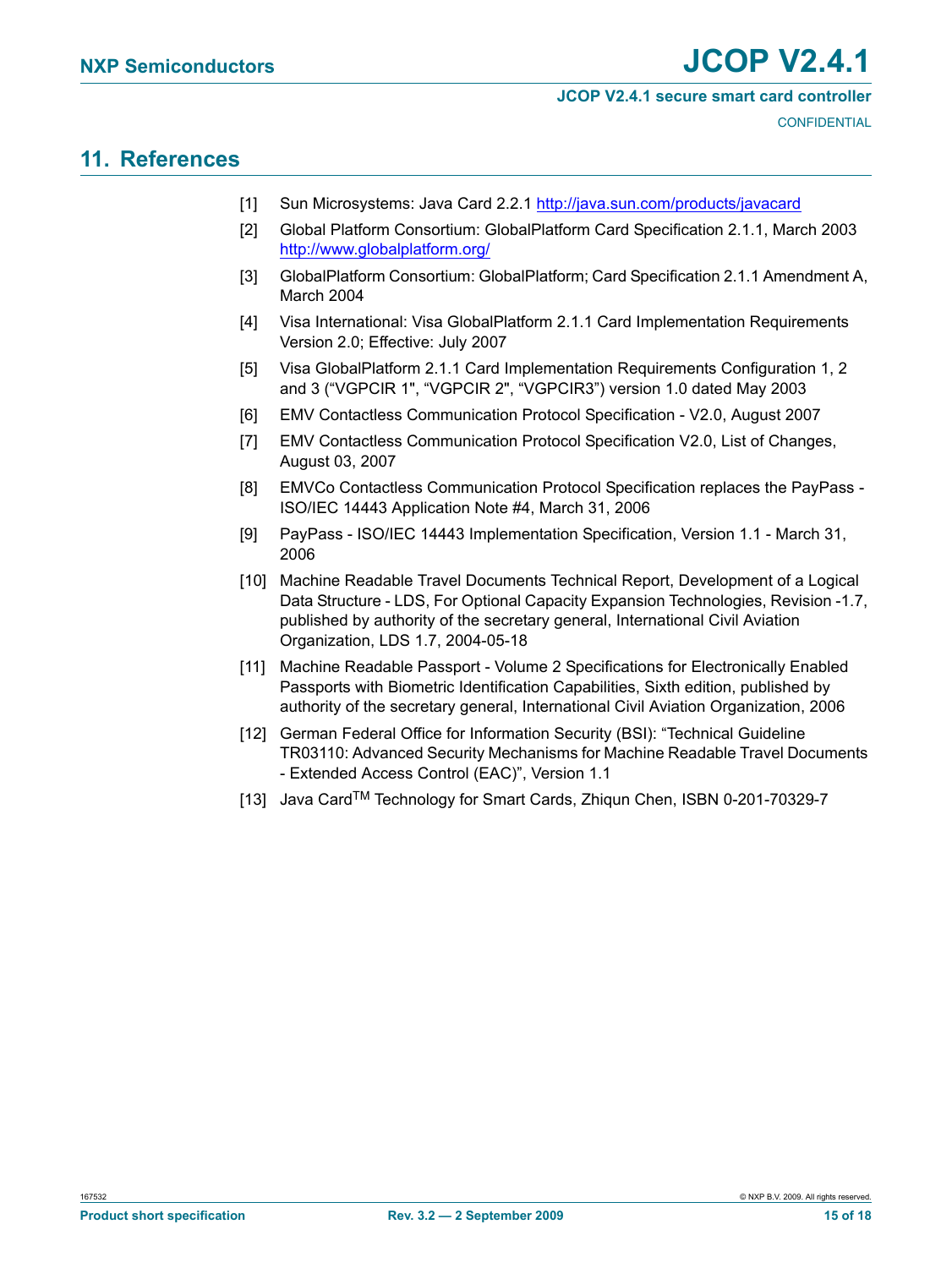#### **JCOP V2.4.1 secure smart card controller**

**CONFIDENTIAL** 

## <span id="page-15-1"></span>**12. Revision history**

<span id="page-15-0"></span>

| Table 7.           | <b>Revision history</b>                                                                                                                              |                                                                                                                                                                                                                                                                                                                                                                                                                                                                                                                                                                                                                                                                                                                                                                                                                                                                                                                                                                                                                                                                                                                                                                                                                                                                                  |                      |                   |  |  |  |  |
|--------------------|------------------------------------------------------------------------------------------------------------------------------------------------------|----------------------------------------------------------------------------------------------------------------------------------------------------------------------------------------------------------------------------------------------------------------------------------------------------------------------------------------------------------------------------------------------------------------------------------------------------------------------------------------------------------------------------------------------------------------------------------------------------------------------------------------------------------------------------------------------------------------------------------------------------------------------------------------------------------------------------------------------------------------------------------------------------------------------------------------------------------------------------------------------------------------------------------------------------------------------------------------------------------------------------------------------------------------------------------------------------------------------------------------------------------------------------------|----------------------|-------------------|--|--|--|--|
| <b>Document ID</b> | Release date                                                                                                                                         | Data sheet status                                                                                                                                                                                                                                                                                                                                                                                                                                                                                                                                                                                                                                                                                                                                                                                                                                                                                                                                                                                                                                                                                                                                                                                                                                                                | <b>Change notice</b> | <b>Supersedes</b> |  |  |  |  |
| 167532             | 2 September 2009                                                                                                                                     | Product short specification                                                                                                                                                                                                                                                                                                                                                                                                                                                                                                                                                                                                                                                                                                                                                                                                                                                                                                                                                                                                                                                                                                                                                                                                                                                      |                      | 167531            |  |  |  |  |
| Modifications:     |                                                                                                                                                      | Section 1 "General description" on page 1: corrected in third paragraph References: (see<br>Section 3.1) -> "Ref. 1" and (see Section 3.2) -> "Ref. 2"                                                                                                                                                                                                                                                                                                                                                                                                                                                                                                                                                                                                                                                                                                                                                                                                                                                                                                                                                                                                                                                                                                                           |                      |                   |  |  |  |  |
|                    | Ref. 17> "Ref. 13"<br>٠<br>section title and rewording<br>٠<br>٠<br>5: rewording<br>٠<br>٠<br>٠<br>٠<br>$\bullet$<br>request) wafers"<br>new section | Figure 1 "Block diagram of all JCOP V2.4.1 products" on page 2: corrected in Figure note 1<br>Section 3.1 "Java Card" on page 3: added Ref. 1<br>Section 3.2 "GlobalPlatform" on page 3: rewording<br>Section 3.3 "Supported eGovernment specifications and applications" on page 3: renamed<br>Section 3.4.1 "VISA International" on page 3: rewording<br>Section 3.4.2 "EMV" on page 3: rewording<br>Section 4.1 "JCOPX - Additional Application Programming Interface (APIs) features" on page<br>Section 4.2 "MIFARE emulation features" on page 5: added in "Configuration B1 see Ref. 1"<br>Section 4.3 "Extended Length APDU support" on page 5: added paragraph "APDU buffer "<br>Table 1 "Memory Maps for different configurations" on page 6: update<br>Section 7 "Supported hardware platforms" on page 7: rewording<br>Table 2 "JCOP Commercial Name Format" on page 8: update<br>Table 3 "Ordering information of JCOP V2.4.1" on page 9: update<br>Table 4 "JCOP V2.4.1 product overview" on page 10: update<br>Table 5 "JCOP V2.4.1 product feature map" on page 10: update<br>Section 8.3 "Ordering JCOP V2.4.1 samples" on page 11: added new bullet paragraph "(On<br>Section 8.5.1 "Ordering custom products created by NXP Semiconductors" on page 12: added |                      |                   |  |  |  |  |
|                    |                                                                                                                                                      | Section 8.5.2 "Creating and ordering custom products with customer applets in the ROM<br>mask" on page 12: added new section                                                                                                                                                                                                                                                                                                                                                                                                                                                                                                                                                                                                                                                                                                                                                                                                                                                                                                                                                                                                                                                                                                                                                     |                      |                   |  |  |  |  |
|                    | Section 9 "Security certifications" on page 13: rewording<br>٠                                                                                       |                                                                                                                                                                                                                                                                                                                                                                                                                                                                                                                                                                                                                                                                                                                                                                                                                                                                                                                                                                                                                                                                                                                                                                                                                                                                                  |                      |                   |  |  |  |  |
|                    |                                                                                                                                                      | Section 11 "References" on page 15: update                                                                                                                                                                                                                                                                                                                                                                                                                                                                                                                                                                                                                                                                                                                                                                                                                                                                                                                                                                                                                                                                                                                                                                                                                                       |                      |                   |  |  |  |  |
| 167531             | 18 December 2008                                                                                                                                     | Product short specification                                                                                                                                                                                                                                                                                                                                                                                                                                                                                                                                                                                                                                                                                                                                                                                                                                                                                                                                                                                                                                                                                                                                                                                                                                                      |                      | 167530            |  |  |  |  |
| Modifications:     | ٠<br><b>ROM</b>                                                                                                                                      | Table 1 "Memory Maps for different configurations": removed 1 KB in B1, B4 (EEPROM) and                                                                                                                                                                                                                                                                                                                                                                                                                                                                                                                                                                                                                                                                                                                                                                                                                                                                                                                                                                                                                                                                                                                                                                                          |                      |                   |  |  |  |  |
| 167530             | 9 December 2008                                                                                                                                      | Product short specification                                                                                                                                                                                                                                                                                                                                                                                                                                                                                                                                                                                                                                                                                                                                                                                                                                                                                                                                                                                                                                                                                                                                                                                                                                                      |                      |                   |  |  |  |  |
| Modifications:     | • Initial version                                                                                                                                    |                                                                                                                                                                                                                                                                                                                                                                                                                                                                                                                                                                                                                                                                                                                                                                                                                                                                                                                                                                                                                                                                                                                                                                                                                                                                                  |                      |                   |  |  |  |  |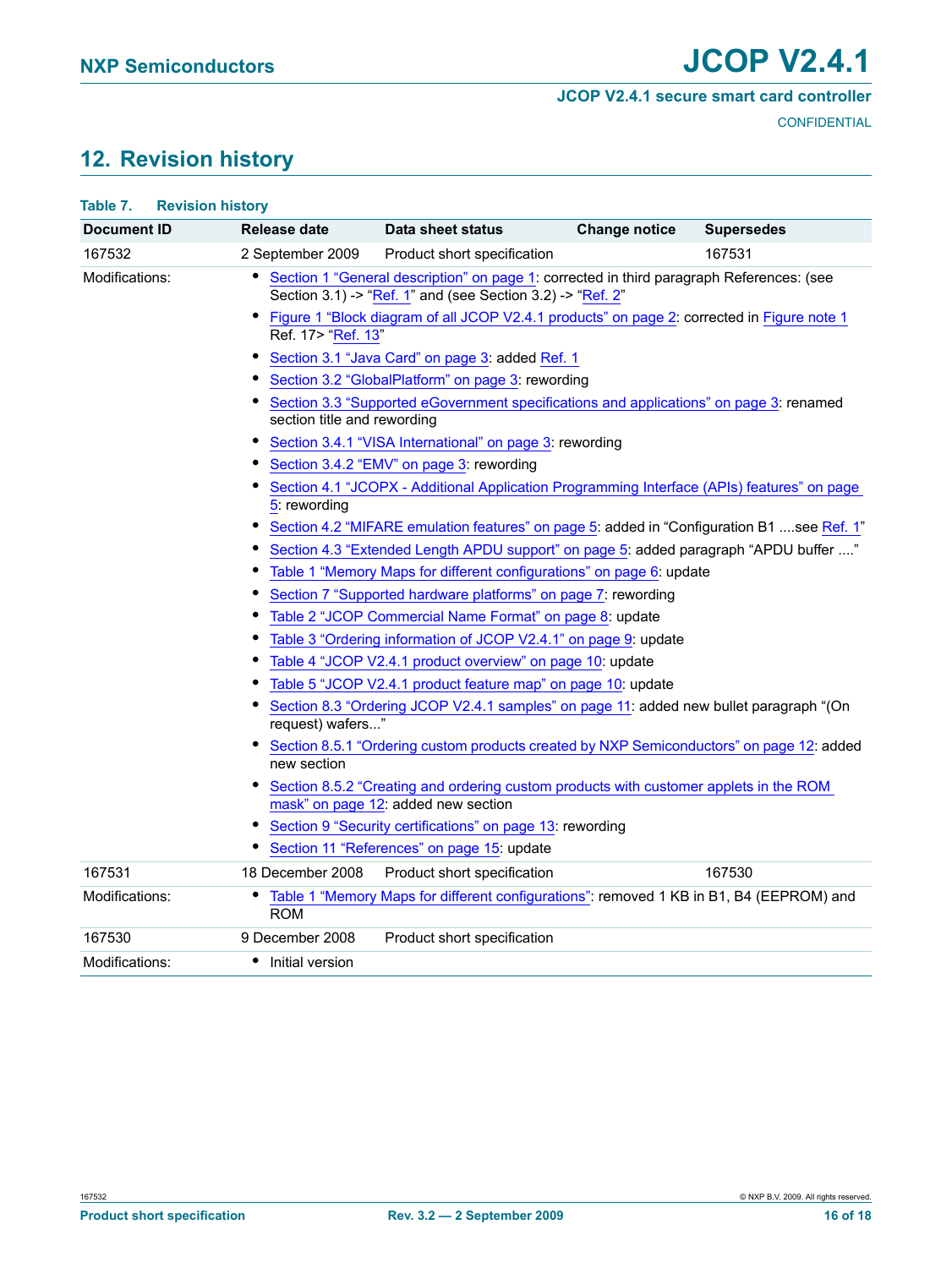#### **JCOP V2.4.1 secure smart card controller**

**CONFIDENTIAL** 

# <span id="page-16-0"></span>**13. Legal information**

## <span id="page-16-1"></span>**13.1 Data sheet status**

| Document status <sup>[1][2]</sup> | Product status <sup>[3]</sup> | <b>Definition</b>                                                                     |
|-----------------------------------|-------------------------------|---------------------------------------------------------------------------------------|
| Objective [short] data sheet      | Development                   | This document contains data from the objective specification for product development. |
| Preliminary [short] data sheet    | Qualification                 | This document contains data from the preliminary specification.                       |
| Product [short] data sheet        | Production                    | This document contains the product specification.                                     |
|                                   |                               |                                                                                       |

[1] Please consult the most recently issued document before initiating or completing a design.

[2] The term 'short data sheet' is explained in section "Definitions".

[3] The product status of device(s) described in this document may have changed since this document was published and may differ in case of multiple devices. The latest product status information is available on the Internet at URL <http://www.nxp.com>.

## <span id="page-16-2"></span>**13.2 Definitions**

**Draft —** The document is a draft version only. The content is still under internal review and subject to formal approval, which may result in modifications or additions. NXP Semiconductors does not give any representations or warranties as to the accuracy or completeness of information included herein and shall have no liability for the consequences of use of such information.

**Short data sheet —** A short data sheet is an extract from a full data sheet with the same product type number(s) and title. A short data sheet is intended for quick reference only and should not be relied upon to contain detailed and full information. For detailed and full information see the relevant full data sheet, which is available on request via the local NXP Semiconductors sales office. In case of any inconsistency or conflict with the short data sheet, the full data sheet shall prevail.

## <span id="page-16-3"></span>**13.3 Disclaimers**

**General —** Information in this document is believed to be accurate and reliable. However, NXP Semiconductors does not give any representations or warranties, expressed or implied, as to the accuracy or completeness of such information and shall have no liability for the consequences of use of such information.

**Right to make changes —** NXP Semiconductors reserves the right to make changes to information published in this document, including without limitation specifications and product descriptions, at any time and without notice. This document supersedes and replaces all information supplied prior to the publication hereof.

**Suitability for use —** NXP Semiconductors products are not designed, authorized or warranted to be suitable for use in medical, military, aircraft, space or life support equipment, nor in applications where failure or malfunction of an NXP Semiconductors product can reasonably be expected to result in personal injury, death or severe property or environmental

damage. NXP Semiconductors accepts no liability for inclusion and/or use of NXP Semiconductors products in such equipment or applications and therefore such inclusion and/or use is at the customer's own risk.

**Applications —** Applications that are described herein for any of these products are for illustrative purposes only. NXP Semiconductors makes no representation or warranty that such applications will be suitable for the specified use without further testing or modification.

**Limiting values —** Stress above one or more limiting values (as defined in the Absolute Maximum Ratings System of IEC 60134) may cause permanent damage to the device. Limiting values are stress ratings only and operation of the device at these or any other conditions above those given in the Characteristics sections of this document is not implied. Exposure to limiting values for extended periods may affect device reliability.

**Terms and conditions of sale —** NXP Semiconductors products are sold subject to the general terms and conditions of commercial sale, as published at<http://www.nxp.com/profile/terms>, including those pertaining to warranty, intellectual property rights infringement and limitation of liability, unless explicitly otherwise agreed to in writing by NXP Semiconductors. In case of any inconsistency or conflict between information in this document and such terms and conditions, the latter will prevail.

**No offer to sell or license —** Nothing in this document may be interpreted or construed as an offer to sell products that is open for acceptance or the grant, conveyance or implication of any license under any copyrights, patents or other industrial or intellectual property rights.

**Quick reference data —** The Quick reference data is an extract of the product data given in the Limiting values and Characteristics sections of this document, and as such is not complete, exhaustive or legally binding.

## <span id="page-16-4"></span>**13.4 Trademarks**

Notice: All referenced brands, product names, service names and trademarks are the property of their respective owners.

**FabKey —** is a trademark of NXP B.V.

**MIFARE —** is a trademark of NXP B.V.

## <span id="page-16-5"></span>**14. Contact information**

For more information, please visit: **http://www.nxp.com**

For sales office addresses, please send an email to: **salesaddresses@nxp.com**